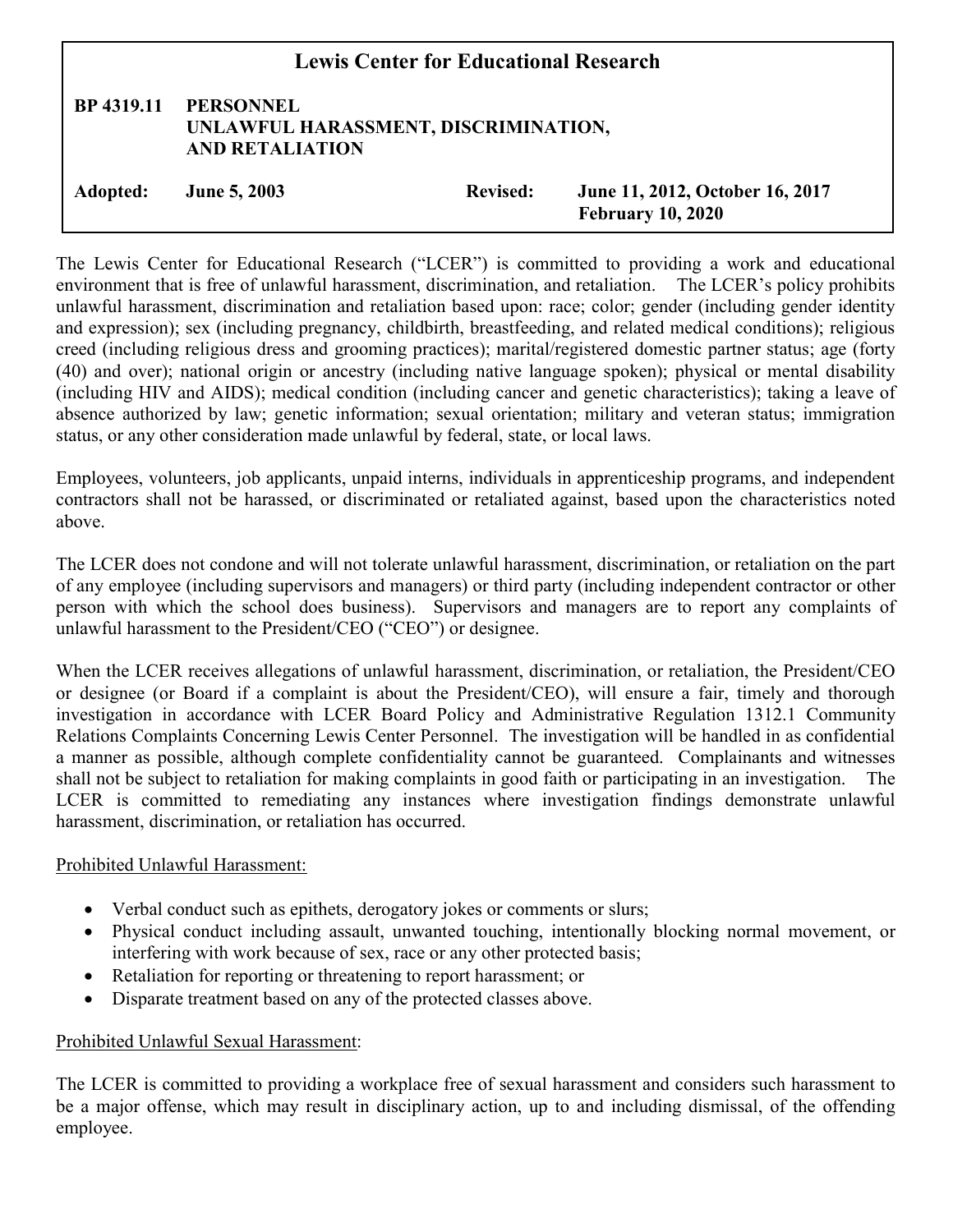Sexual harassment consists of sexual advances, request for sexual favors and other verbal or physical conduct of a sexual nature, regardless of whether or not the conduct is motivated by sexual desire, when: (1) submission to the conduct is either made explicitly or implicitly a term or condition of an individual's employment; (2) an employment decision is based upon an individual's acceptance or rejection of that conduct; and/or (3) that conduct interferes with an individual's work performance or creates an intimidating, hostile or offensive working environment.

It is also unlawful to retaliate in any way against an employee who has articulated in good faith concern about sexual harassment against him or her or against another individual.

All supervisors of staff will receive sexual harassment, discrimination and retaliation training within six (6) months of their assumption of a supervisory position and will receive further training once every two (2) years thereafter. Such training will address all federal and state laws on the prohibition against and the prevention and correction of sexual harassment and the remedies available to the victims. The training will also include how to recognize harassment, how to respond appropriately, the LCER's policies and regulations regarding harassment, and information about the negative effects that abusive conduct has on both the victim of the conduct and others in the workplace.

Abusive conduct includes but is not limited to repeated infliction of verbal abuse, such as the use of derogatory remarks, insults, and epithets, verbal or physical conduct that a reasonable person would find threatening, intimidating, or humiliating, or the gratuitous sabotage or undermining of a person's work performance. Other staff will receive harassment and discrimination training and/or instruction concerning harassment and discrimination in the workplace as required by law, and complaint procedures. In addition, the CEO or designee shall ensure all employees received copies of the California Department of Fair Employment and Housing publication and information sheets and ensure information is posted in prominent locations around the schools.

Each employee has the responsibility to maintain a workplace free from any form of sexual harassment. Consequently, should any individual, in particular those with supervisory responsibilities, become aware of any conduct that may constitute sexual harassment or other prohibited behavior, immediate action should be taken to address such conduct. Any employee who believes they have been sexually harassed or has witnessed sexual harassment is encouraged to immediately report such harassment to the CEO or designee. See Appendix A for the "Harassment/Discrimination/Retaliation Complaint Form."

Sexual harassment may include, but is not limited to:

- Physical assaults of a sexual nature, such as:
- Rape, sexual battery, molestation or attempts to commit these assaults and
- Intentional physical conduct that is sexual in nature, such as touching, pinching, patting, grabbing, brushing against another's body, or poking another's body.

Unwanted sexual advances, propositions or other sexual comments, such as:

- Sexually oriented gestures, notices, remarks, jokes, or comments about a person's sexuality or sexual experience.
- Preferential treatment or promises of preferential treatment to an employee for submitting to sexual conduct, including soliciting or attempting to solicit any employee to engage in sexual activity for compensation or reward or disparate treatment for rejecting sexual conduct.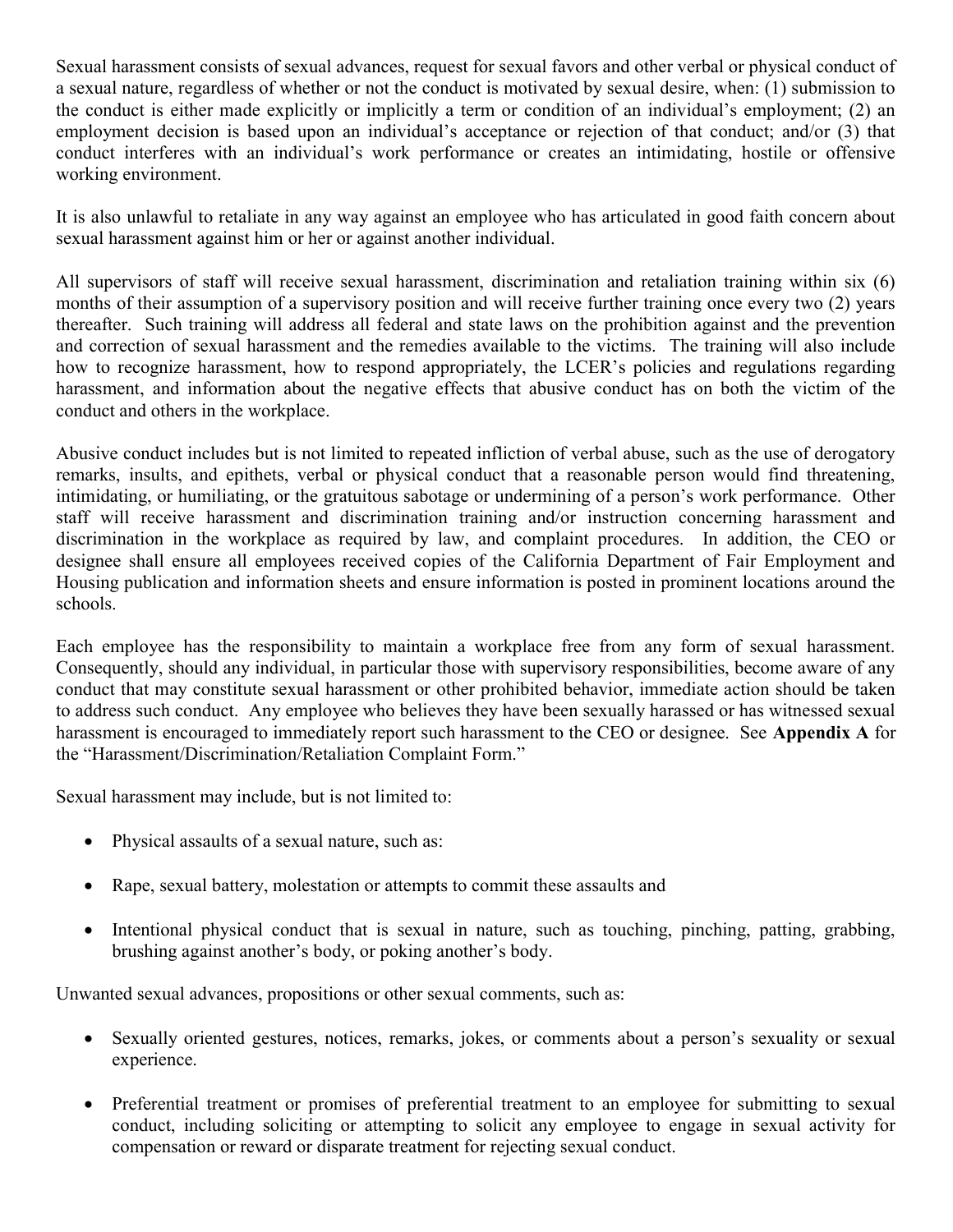Subjecting or threats of subjecting an employee to unwelcome sexual attention or conduct or intentionally making performance of the employee's job more difficult because of the employee's sex.

Sexual or discriminatory displays or publications anywhere at the workplace by employees, such as:

- Displaying pictures, cartoons, posters, calendars, graffiti, objections, promotional materials, reading materials, or other materials that are sexually suggestive, sexually demeaning or pornographic or bringing to work or possessing any such material to read, display or view at work;
- Reading publicly or otherwise publicizing in the work environment materials that are in any way sexually revealing, sexually suggestive, sexually demeaning or pornographic; and
- Displaying signs or other materials purporting to segregate an employee by sex in an area of the workplace (other than restrooms or similar rooms).

The illustrations of harassment and sexual harassment above are not to be construed as an all-inclusive list of prohibited acts under this policy. Moreover, please note that while in most situations a personal relationship is a private matter, these relationships are not appropriate in a professional setting, particularly where one of the parties has management or supervisory responsibilities. As such, consensual relationships in the workplace may violate LCER policy.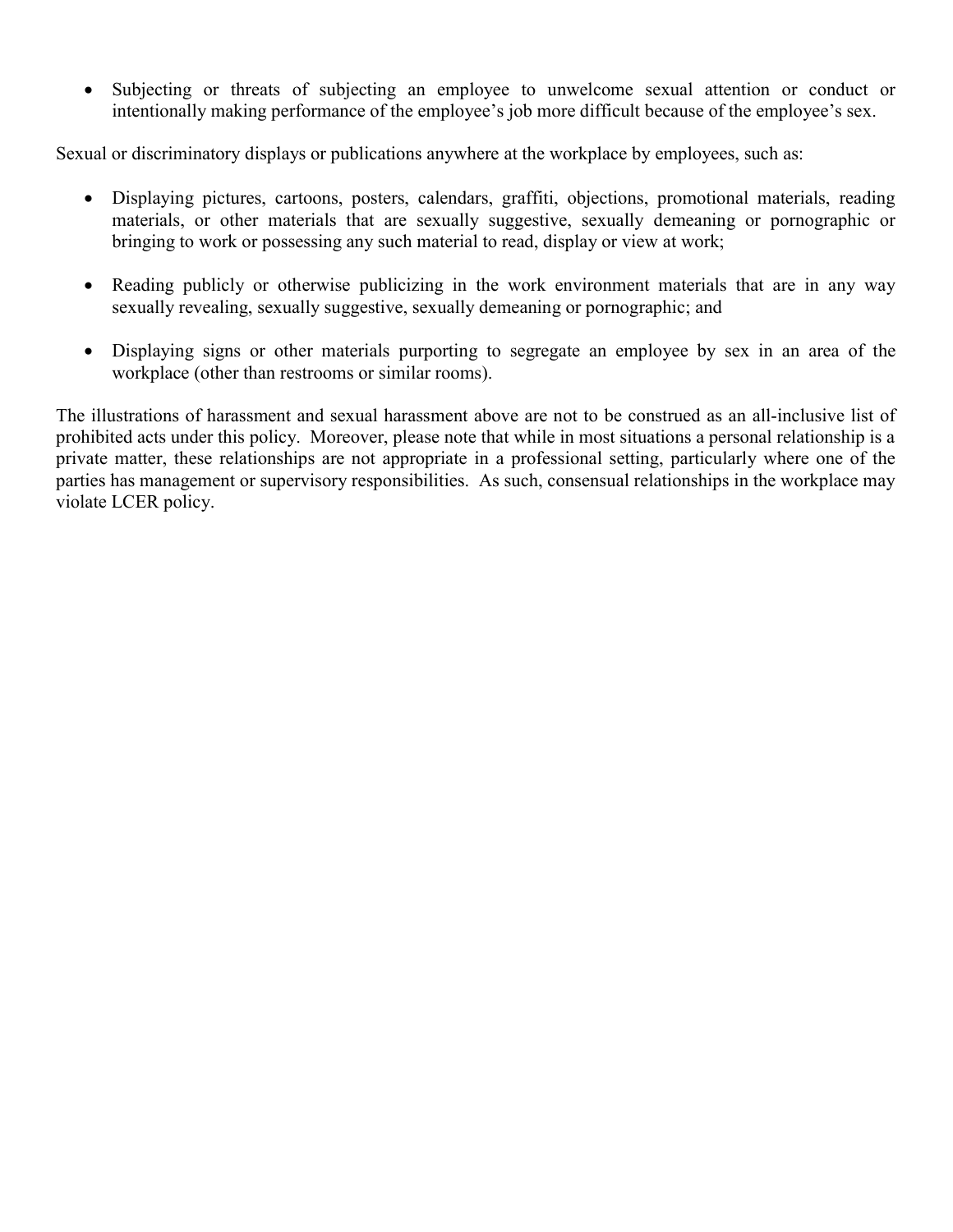## APPENDIX A

## HARASSMENT/DISCRIMINATION/RETALIATION COMPLAINT FORM

It is the policy of the Lewis Center for Educational Research ("LCER") that all of its employees be free from harassment, discrimination, and retaliation. This form is provided for you to report what you believe to be harassment, discrimination, or retaliation so that the LCER may investigate and take appropriate disciplinary or other action when the facts show that there has been harassment, discrimination, or retaliation.

If you are an employee, job applicant, volunteer or vendor of the LCER, you may file this form with the President/CEO or designee (or Board President if the complaint is against the CEO).

Please review the School's policies concerning harassment, discrimination, and retaliation for a definition of such unlawful conduct and a description of the types of conduct that are considered unlawful.

The LCER will undertake every effort to handle the investigation of your complaint in a confidential manner. In that regard, the LCER will disclose the contents of your complaint only to those persons having a need to know. For example, to conduct its investigation, the LCER will need to disclose portions of your factual allegations to potential witnesses, including anyone you have identified as having knowledge of the facts on which you are basing your complaint, as well as the alleged offender.

In signing this form below, you authorize the LCER to disclose to others the information you have provided herein, and information you may provide in the future. Please note that the more detailed information you provide, the more likely it is that the LCER will be able to address your complaint to your satisfaction.

Charges of harassment, discrimination, and retaliation are taken very seriously by the LCER both because of the harm caused by such unlawful conduct, and because of the potential sanctions that may be taken against the offender. It is therefore very important that you report the facts as accurately and completely as possible and that you cooperate fully with the person or persons designated to investigate your complaint.

Your Name: \_\_\_\_\_\_\_\_\_\_\_\_\_\_\_\_\_\_\_\_\_\_\_\_\_\_\_\_\_\_\_\_\_\_\_\_\_\_\_\_\_\_\_\_ Date: \_\_\_\_\_\_\_\_\_\_\_\_\_\_\_\_\_\_\_\_\_\_\_\_\_\_\_\_\_\_\_\_\_\_\_\_

Date of Alleged Incident(s):

Name of Person(s) you believe harassed, or discriminated or retaliated against, you or someone else:

List any witnesses that were present:

Where did the incident(s) occur?

Please describe the events or conduct that are the basis of your complaint by providing as much factual detail as possible (i.e. specific statements; what, if any, physical contact was involved; any verbal statements; what did you do to avoid the situation, etc.) (Attach additional pages, if needed):

 $\mathcal{L}_\mathcal{L} = \mathcal{L}_\mathcal{L} = \mathcal{L}_\mathcal{L} = \mathcal{L}_\mathcal{L} = \mathcal{L}_\mathcal{L} = \mathcal{L}_\mathcal{L} = \mathcal{L}_\mathcal{L} = \mathcal{L}_\mathcal{L} = \mathcal{L}_\mathcal{L} = \mathcal{L}_\mathcal{L} = \mathcal{L}_\mathcal{L} = \mathcal{L}_\mathcal{L} = \mathcal{L}_\mathcal{L} = \mathcal{L}_\mathcal{L} = \mathcal{L}_\mathcal{L} = \mathcal{L}_\mathcal{L} = \mathcal{L}_\mathcal{L}$